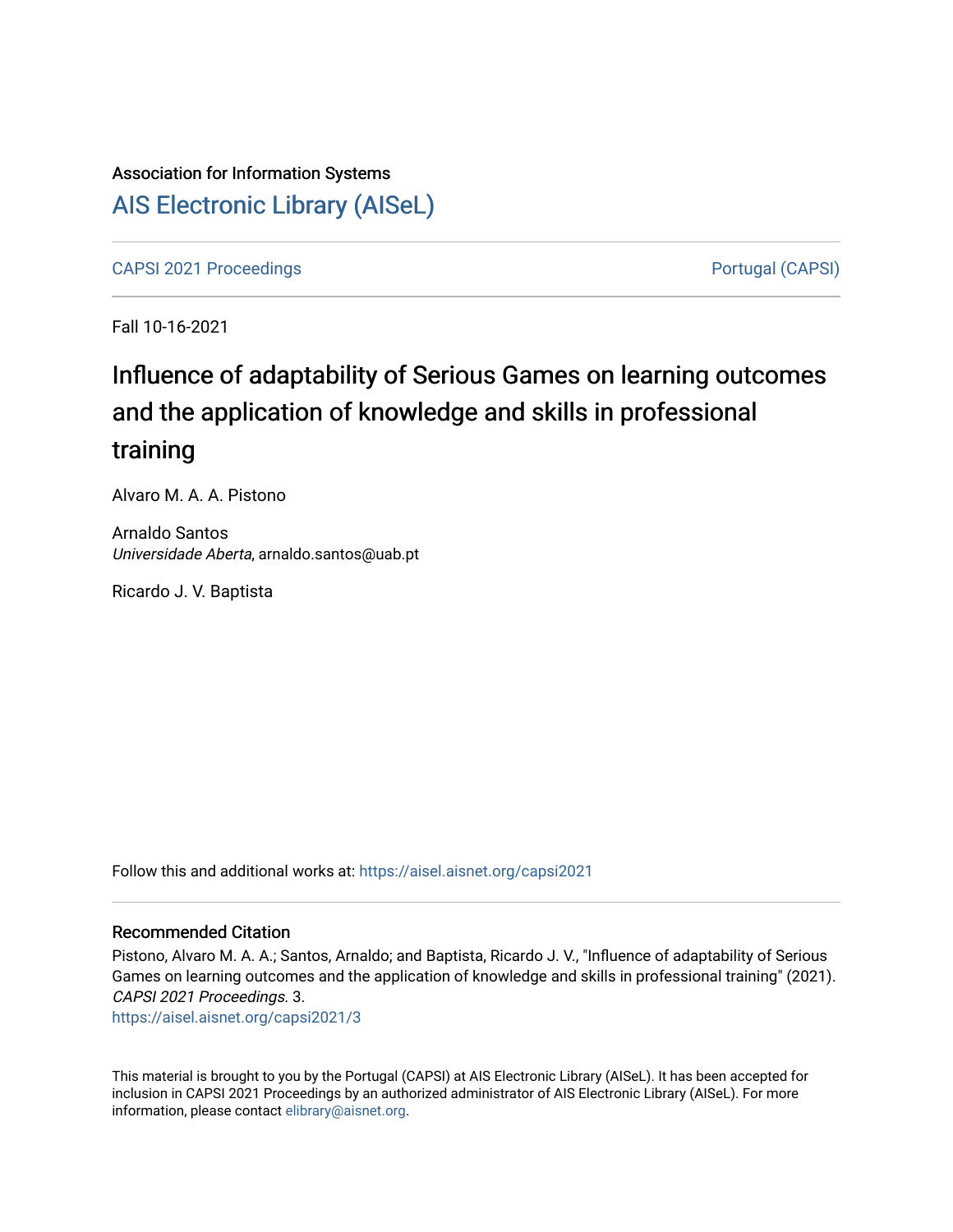### **Influence of adaptability of Serious Games on learning outcomes and the application of knowledge and skills in professional training**

Alvaro M. A. A. Pistono, Arnaldo M. P. Santos, Ricardo J. V. Baptista

#### **Abstract**

Serious Games have been used in professional training to increase employee engagement and improve the results of training initiatives in this context. This work intends to investigate the influence of game elements, in adaptable Serious Games, according to the users' interactions, in the increase of engagement in the game itself and, as the main objective, in the learning outcomes and the transfer of the acquired knowledge and practised skills to activities in the daily work. Using the Design Science Research methodology, this study is intended to develop a framework for the development and evaluation of Serious Games to improve the user experience, the learning outcomes, the transfer of knowledge to work situations, and the application of skills practised in the game in real professional scenarios.

**Keywords:** Serious Games; adaptation; professional training; learning outcomes; framework

#### **1. INTRODUCTION**

Serious Games are used in various areas and with different contents to involve their users in serious activities.

Their contributions to improve learning outcomes, such as acquiring knowledge or skills, are evidenced in some research, both in the academic and corporate markets.

Many are studies about Serious Games, in several areas. One of the areas in which they are widely used is science education, as described in the systematic literature review conducted by Kara (2021), which points out that these games have been used since elementary school.

In professional training, they have been used in various contexts for more than two decades in varied training courses, such as compliance or related to specific procedures.

Among the different aspects considered relevant for the development of efficient Serious Games, fun is one of the most important, investigated by Ferreira de Almeida & dos Santos Machado (2021), an inherent property of games. So, avoiding Serious Games becoming boring or stopping being fun is fundamental to maintaining the game characteristic.

Martin, Casey, & Kane (2021) argue that dynamic game adjustment, to avoid tasks being too easy or difficult, to keep the player's focus on a learning task within a game, is important to provide both a challenging and fun experience and effective learning.

As Lopes & Bidarra (2011) highlighted, the lack of adaptability of games can result in two consequences. Firstly, in the loss of efficiency in learning, when users perceive the game dynamics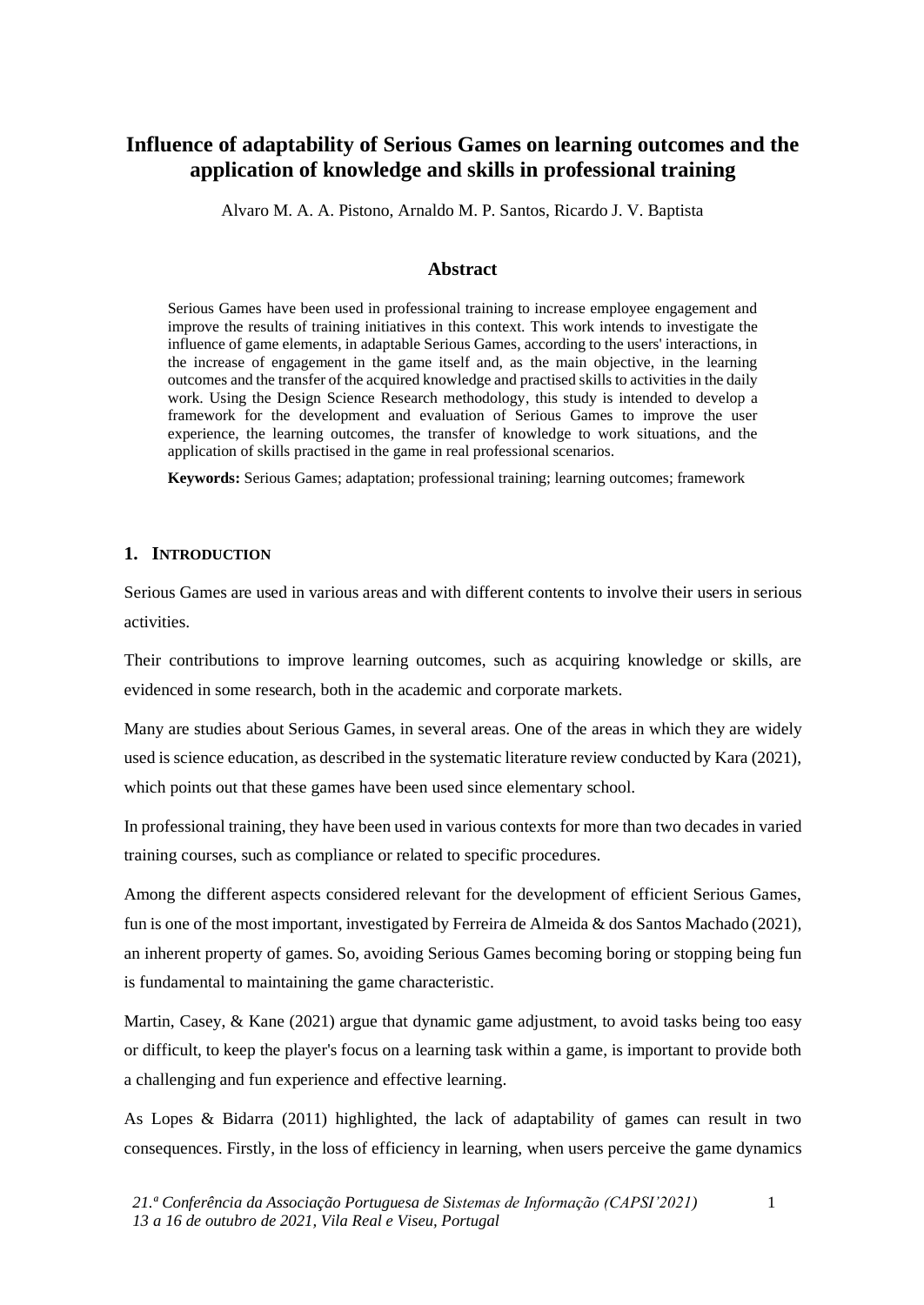and evolve without achieving the learning objectives. Lately, in the impossibility of applying the game again for the same users, as they already know its content.

It is noteworthy that adaptation and evaluating of their results are among the existing biggest challenges for the efficient application of Serious Games.

Also, few existing evidence-based approaches are used to assess the contribution of Serious Games to learning, as highlighted by Mayer (2014).

#### *1.1. Contribution*

This article presents a research in progress on Serious Games in the context of professional training, which seeks to relate learning outcomes to game elements and their adaptation.

This research's main objective is to design and propose a decision framework concerning the adaptation of the elements of Serious Games to improve:

- Player's experience and engagement in the game;
- Learning outcomes;
- Knowledge transfer to work situations;
- Application of the skills practised in the game in real scenarios during professional activities.

To achieve the proposed objective, the following research questions were identified:

- RO1: What is the influence of the game elements?
- RQ2: How should the game elements be adapted?
- RQ3: How to classify and organize the game elements to adapt and meet previously established goals?

Thus, it is intended to relate the game elements to the players' engagement, learning and transfer of the acquired knowledge and practised activities in the game to real work scenarios.

This paper presents the research in progress for developing a framework for Serious Games, according to the processes' sequence of the model presented by Peffers, Tuunanen, Rothenberger, & Chatterjee (2007) for Design Science Research - DSR.

#### *1.2. Motivation*

Initially, a systematic literature review was conducted that identified the challenges related to the application of Serious Games and their relationship with learning outcomes and the existence of adaptable Serious Games in a general context.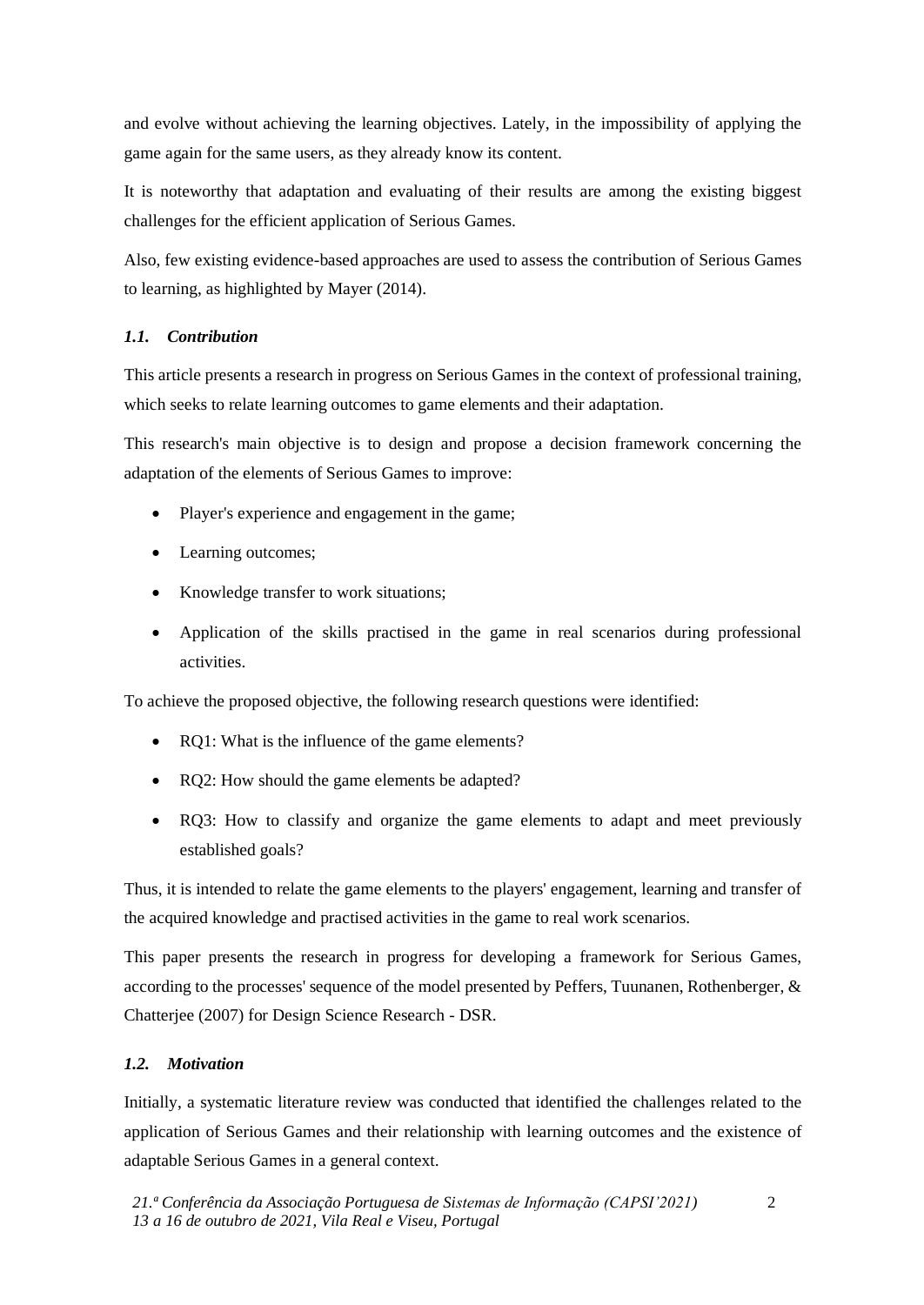It was also possible to identify the absence of research in the context of adaptive Serious Games in professional training that relate this adaptive feature to the learning outcomes.

Therefore, the primary motivation for this research is related to the improvement of the teachinglearning process in professional training, using adaptive Serious Games that can relate their characteristics, or game elements, to the learning outcomes.

#### **2. RELATED WORK**

Although sometimes playing and learning seem contradictory activities, as cited by Huynh-Kim-Bang, Wisdom, & Labat (2010), these two activities can be brought together in Serious Games, exploiting each (game and instruction) characteristics to obtain the best results, taking advantage, for example, of the engagement potential of games to increase students' hours of dedication to study subjects and associating the challenges of games with those of problem-solving learning.

Another notable feature of games is the engagement of their players, described by Boyle, Connolly, Hainey, & Boyle (2012) as a subjective experience that happens during a game, associated with fun, immersion, "flow", and presence.

Whitton & Moseley (2014) analysed the different definitions and models of engagement about education and games and proposed a model of engagement used in both situations, called by the authors the "engagement with learning" model. This model combines the different types of engagement into two groups, superficial engagement, associated with behaviours and extrinsic motivation, and deep engagement, relating to more significant psychological interaction during an experience. It should be noted that two types of deep engagement are related to games: Passion and incorporation.

Other facts cited by O'Brien & Toms (2008) are the similarities between the learning process and the act of playing. Both are usually long, complex, and difficult; besides, the games are associated with learning because the player needs to learn how to play. The same authors complement this finding with the observation that, just like games, learning is an interactive process that challenges learners and has rules for new knowledge and skills acquisition. Table 1 summarises what is described in Kapp (2012) regarding the influences of game elements.

| <b>GAME ELEMENT</b>                     | <b>INFLUENCE</b>                                                                                                                                                                                                  |
|-----------------------------------------|-------------------------------------------------------------------------------------------------------------------------------------------------------------------------------------------------------------------|
| Abstractions of concepts and<br>reality | Minimise complexity<br>Facilitate identification of the cause and effect's<br>relationship<br>Isolate extraneous factors, providing increased focus<br>$\bullet$<br>Reduce the time needed to understand concepts |
| Goals                                   | Add purpose, focus, and measurable results.                                                                                                                                                                       |

*21.ª Conferência da Associação Portuguesa de Sistemas de Informação (CAPSI'2021) 13 a 16 de outubro de 2021, Vila Real e Viseu, Portugal*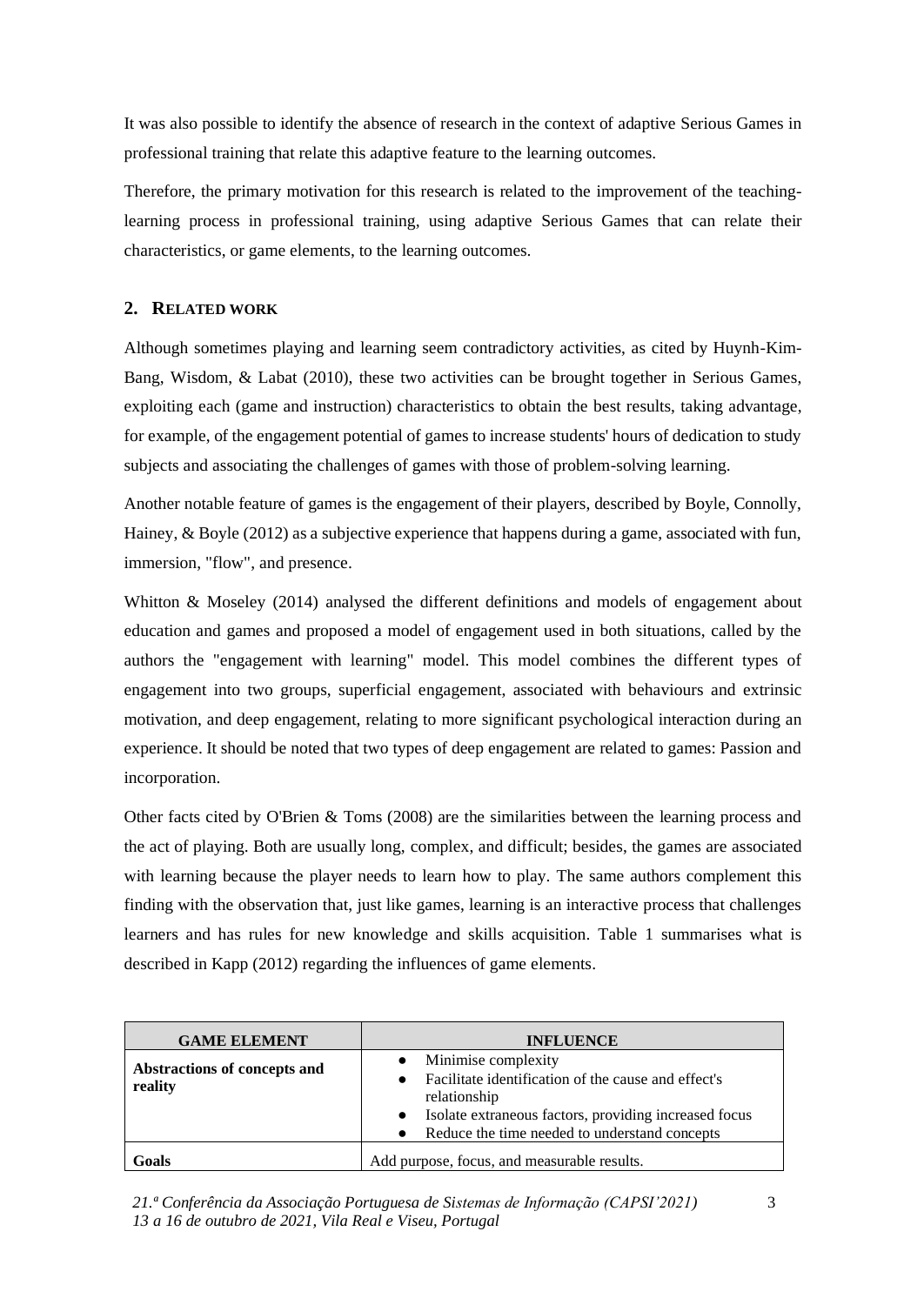| <b>Rules</b>                                                               | Limit the players' actions.                                                                                                                                                        |  |  |
|----------------------------------------------------------------------------|------------------------------------------------------------------------------------------------------------------------------------------------------------------------------------|--|--|
| Conflict, competition and<br>cooperation                                   | Creates an interesting environment by combining limits to<br>progress (conflict), overcoming opponents (competition), and<br>teamwork to achieve collective results (cooperation). |  |  |
| Time                                                                       | Stimulates players' actions and forces them to act under pressure.                                                                                                                 |  |  |
| <b>Reward structures (badges,</b><br>points, rewards, and<br>leaderboards) | Encourage participation. Leaderboards, for example, have been<br>motivating factors for games to be played again and again.                                                        |  |  |
| Feedback                                                                   | Reminds the player of the correct behaviours, thoughts, and<br>actions.                                                                                                            |  |  |
| <b>Levels</b>                                                              | Help the narrative progress<br>$\bullet$<br>Build and reinforce skills<br>Motivate players to advance to the next levels                                                           |  |  |
| <b>Storytelling</b>                                                        | Adds meaning<br>Contextualizes<br>Guides actions                                                                                                                                   |  |  |
| <b>Curve of interest</b>                                                   | Holds the players' interest from the beginning to the end of the<br>game.                                                                                                          |  |  |
| <b>Aesthetics</b>                                                          | Creates an immersive environment, improving the gaming<br>experience.                                                                                                              |  |  |
| <b>Replay or do-over</b>                                                   | It allows players to fail, encouraging exploration, curiosity, and<br>discovery-based learning.                                                                                    |  |  |

Table 1 – Influence of game elements according to Kapp (2012)

Professional training is one of the applications of Serious Games for, at least two decades, in several contexts: Military (Hays, 2005; Greitzer, Kuchar, & Huston, 2007; Engberg-Pedersen, 2017); Telecommunications (Almeida et al, 2011); General businesses (Donovan & Lead, 2012; Kapp, 2013; Uskov & Sekar, 2014; Boller & Kapp, 2017); Healthcare (Wattanasoontorn, Hernández, & Sbert, 2014); Manufacturing companies (Riedel, Feng, Hauge, Hansen, & Tasuya, 2015); Hospitality (Pabon, 2016); Finance (Larson, 2020).

They have been used in professional training by many companies belonging to different verticals in initiatives related to knowledge acquisition, skills practice, and attitude change.

Although Serious Games are used in several areas of the corporate market, both in training and in other activities, such as in recruitment and marketing/sales (Donovan & Lead, 2012), the measurement of their actual effects on learning is considered by Sousa et al. (2016) one of the biggest challenges for the acceptance of Serious Games in education.

The process of Serious Games assessment may consider several approaches, such as the four levels of evaluation of Kirkpatrick & Kirkpatrick's (2006) and, as advocated by Emmerich & Bockholt (2016), the six components of the Mitgutsch & Alvarado (2012) framework for serious game evaluation.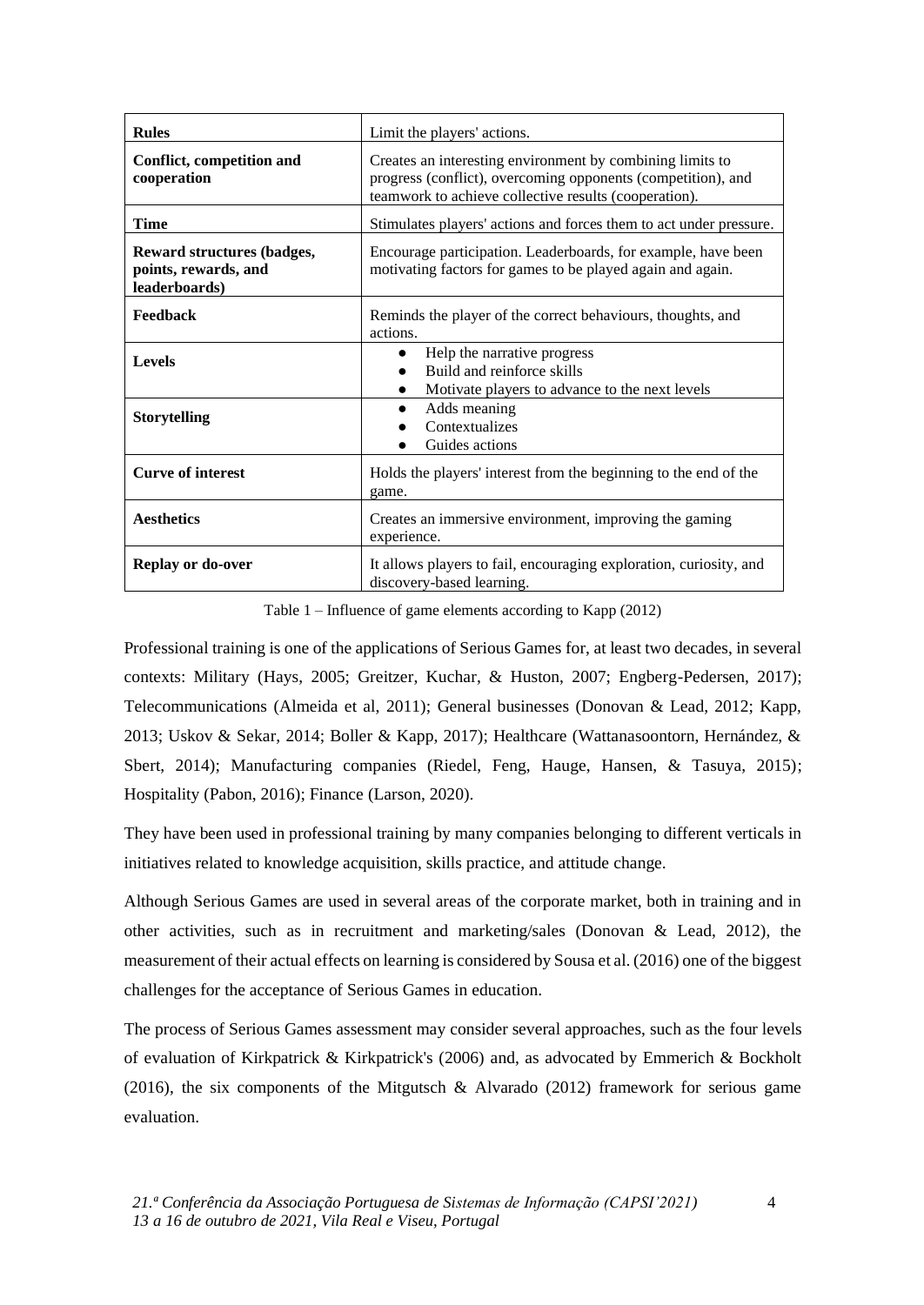The Serious Game's assessment can be performed in several ways, through questionnaires, interviews, access/activity records (logs), discussions, videos, frameworks, observations, among other methods listed by Calderón & Ruiz (2015). These same authors found that questionnaires are the most used type of assessment of Serious Games, as shown in Figure 1.



Figure 1 – Types of assessment used in Serious Games, according to Calderón & Ruiz (2015)

Although there is research on Serious Games, Mayer (2014) highlighted that there are still few existing evidence-based approaches to assess the contribution of Serious Games to learning.

In the systematic literature review on the empirical evidence of the impacts and outcomes of using digital games and games for learning conducted by Boyle et al. (2016), research on Serious Games was grouped by type, as shown in Figure 2, into correlational, qualitative, quasi-experimental, RCT and survey.



Figure 2 – Number of investigations on games for learning by research type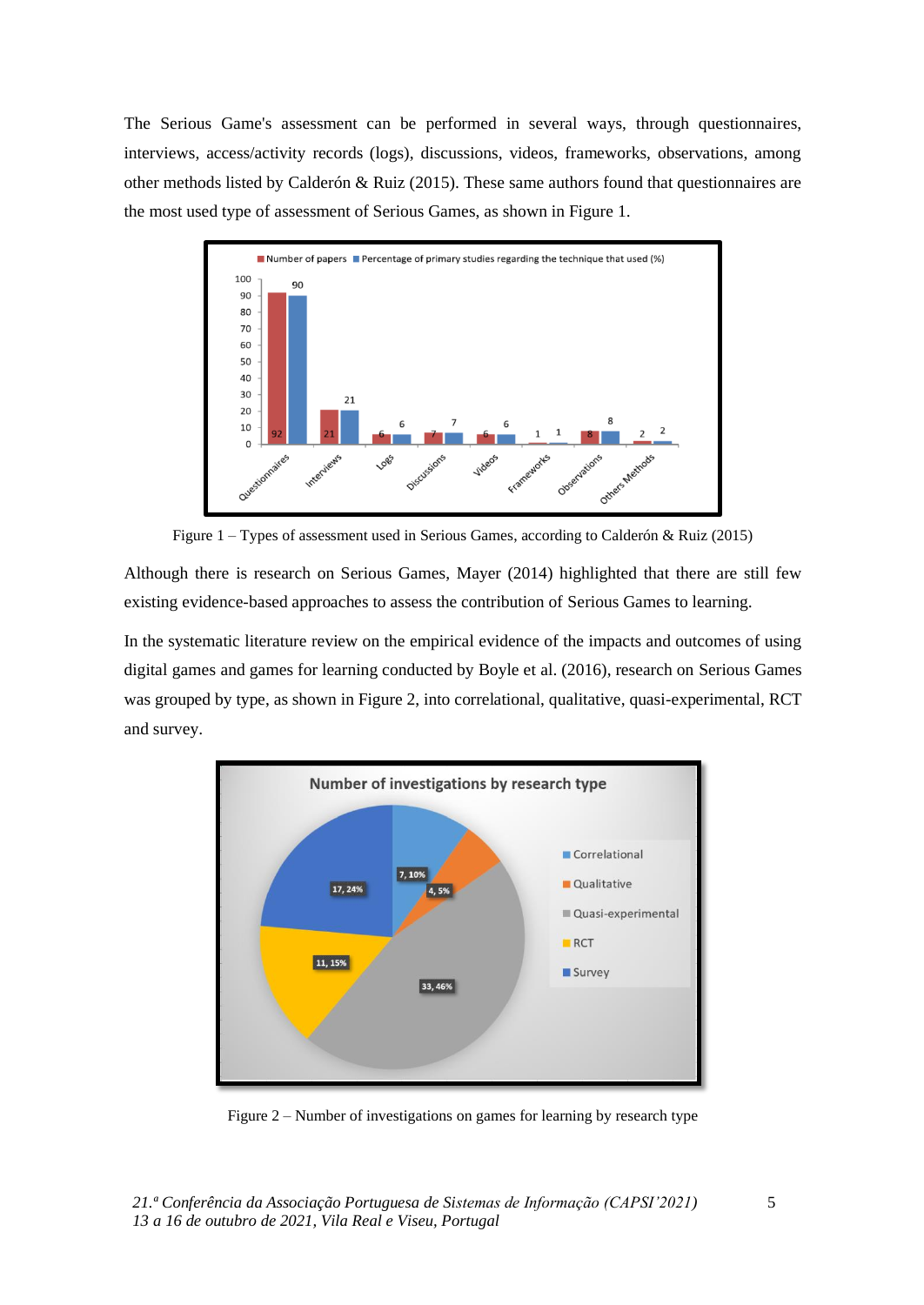In this review, Boyle et al. (2016) also identified that the most investigated learning outcome was knowledge acquisition, as shown in Figure 3.



Figure 3 – Number of investigations on games for learning by investigated outcomes

Related to the adaptivity challenges in Serious Games, Lopes & Bidarra (2011) argue that all game components are potentially adaptable through dynamic adjustments, i.e., game objects and worlds, game mechanics, NPCs - Non-Player Characters, narratives, and scenarios or missions.

The frameworks of Serious Games found in the literature review are listed in Table 2, with their main characteristics.

| <b>MAIN CHARACTERISTICS OF THE FRAMEWORKS</b>                                                                                                                                                          | <b>REFERENCES</b>                     |
|--------------------------------------------------------------------------------------------------------------------------------------------------------------------------------------------------------|---------------------------------------|
| 4DF – Four-Dimensional Framework<br>Framework for development of Serious Games<br>Four main aspects: Context; learner specification; representation;<br>$\bullet$<br>and pedagogical model or approach | de Freitas & Jarvis $(2006)$          |
| Framework for evaluating serious game design<br>$\bullet$<br>Basis for studying the relationship between design elements and<br>serious game objectives                                                | Mitgutsch & Alvarado<br>(2012)        |
| Framework for interactive and iterative scenario generation for<br>$\bullet$<br>Serious Games                                                                                                          | Luo, Yin, Cai, Lees, &<br>Zhou (2013) |
| Framework focusing on the influence of player cognitive load on<br>$\bullet$<br>learning outcomes<br>Three perspectives: Environments; characters; and activities                                      | Huang $&$ Tettegah (2014)             |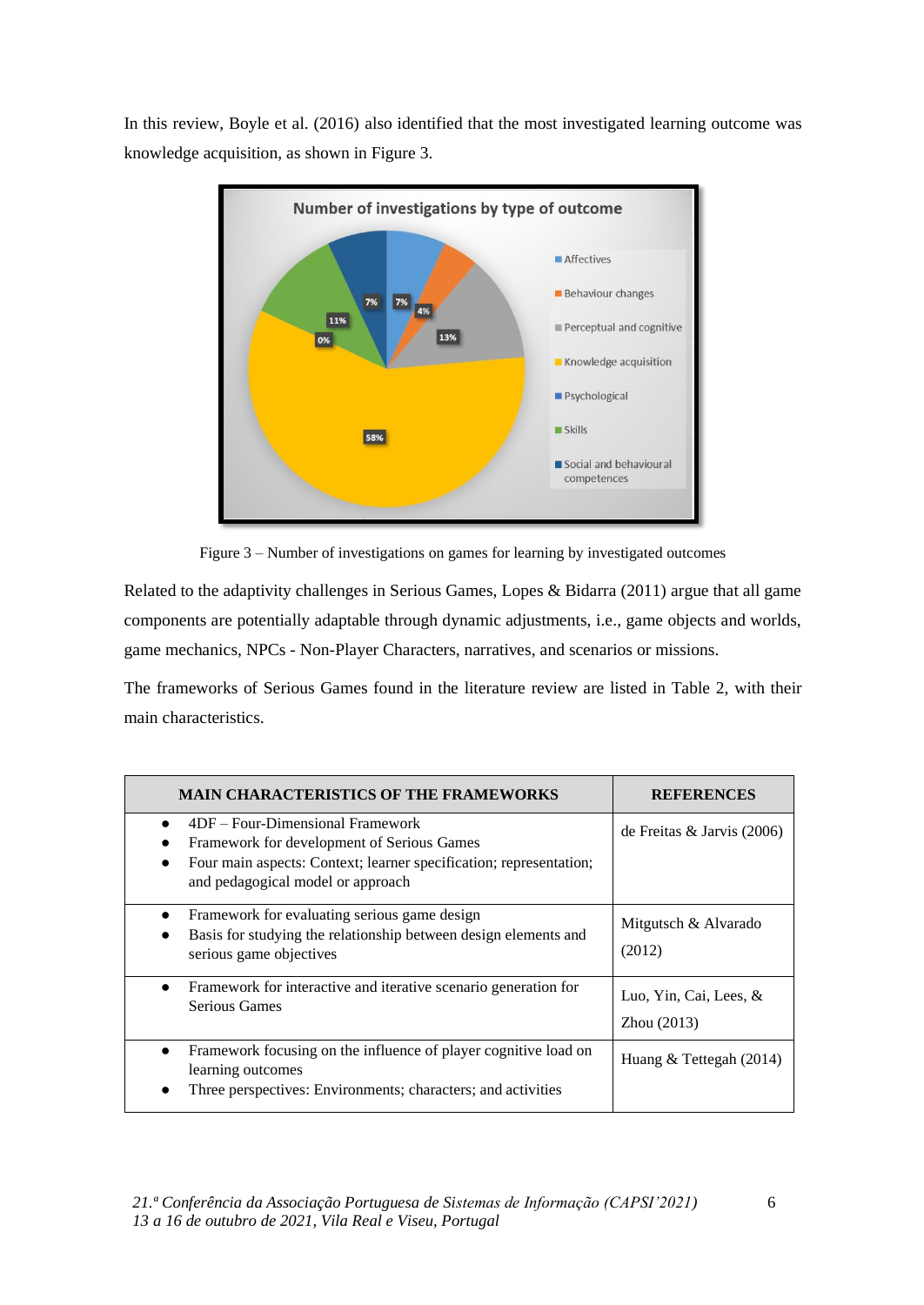| <b>Flow Framework</b><br>$\bullet$<br>Dimensions: Antecedents of flow; flow state characteristics;<br>significant factors affecting the design of the learning experience<br>and game-based learning artefacts; and mind lenses | Kiili, Lainema, de Freitas,<br>& Arnab (2014) |
|---------------------------------------------------------------------------------------------------------------------------------------------------------------------------------------------------------------------------------|-----------------------------------------------|
| Framework for evaluation-driven serious game design<br>$\bullet$<br>The design and evaluation phases are interlinked and should be<br>repeated until the end of the serious game design                                         | Emmerich & Bockholt<br>(2016)                 |
| Framework for iterative evaluation of Serious Games.<br>$\bullet$<br>Theoretical, technical, empirical and external bases.                                                                                                      | Wilson et al. (2016)                          |
| Framework for Serious Games, with a focus on cultural heritage,<br>$\bullet$<br>that iteratively increments not only functionality but also content<br>Four phases: Preliminary; conceptual; development; and<br>evaluation     | Andreoli et al. (2017)                        |
| COTS serious game evaluation framework<br>Four main dimensions and peripheral dimensions related to game<br>mechanics                                                                                                           | Ulrich & Helms $(2017)$                       |
| LEAGUE – Learning, Environment, Affective cognitive reactions,<br>$\bullet$<br>Game factors, Usability and UsEr<br>Conceptual framework for evaluating Serious Games concerning<br>to their scope, definition, and use.         | Tahir & Wang $(2018)$                         |
| SCDGBL - Student Centered Digital Game Based Learning<br>Conceptual framework for game-based learning with the learner as<br>the central element                                                                                | Coleman & Money<br>(2020)                     |

Table 2 – Main characteristics of Serious Games frameworks

#### **3. RESEARCH METHODOLOGY**

Some methodologies could be used to address the theme proposed for this research, such as case study, action research, or Design Science Research - DSR. However, the DSR proved to be more appropriate because, as pointed out by Dresch, Lacerda, & José Antonio Valle Antunes Júnior (2020), this methodology has the characteristic of investigating how things should be, while the other two methodologies are used to investigate how things are or behave.

Moreover, this research considers the design and development of a framework (artefact) as a fundamental part of the research, reinforcing the DSR research methodology choice.

To conduct this research study and considering the questions formulated in the introduction section of this article, the sequence of processes of the model presented by Peffers, Tuunanen, Rothenberger, & Chatterjee (2007) for DSR was adopted, as illustrated in Figure 4.

This investigation has begun in the first entry point, identifying the problem: Verification of the efficiency of using Serious Games in learning in professional training, restricted to e-learning.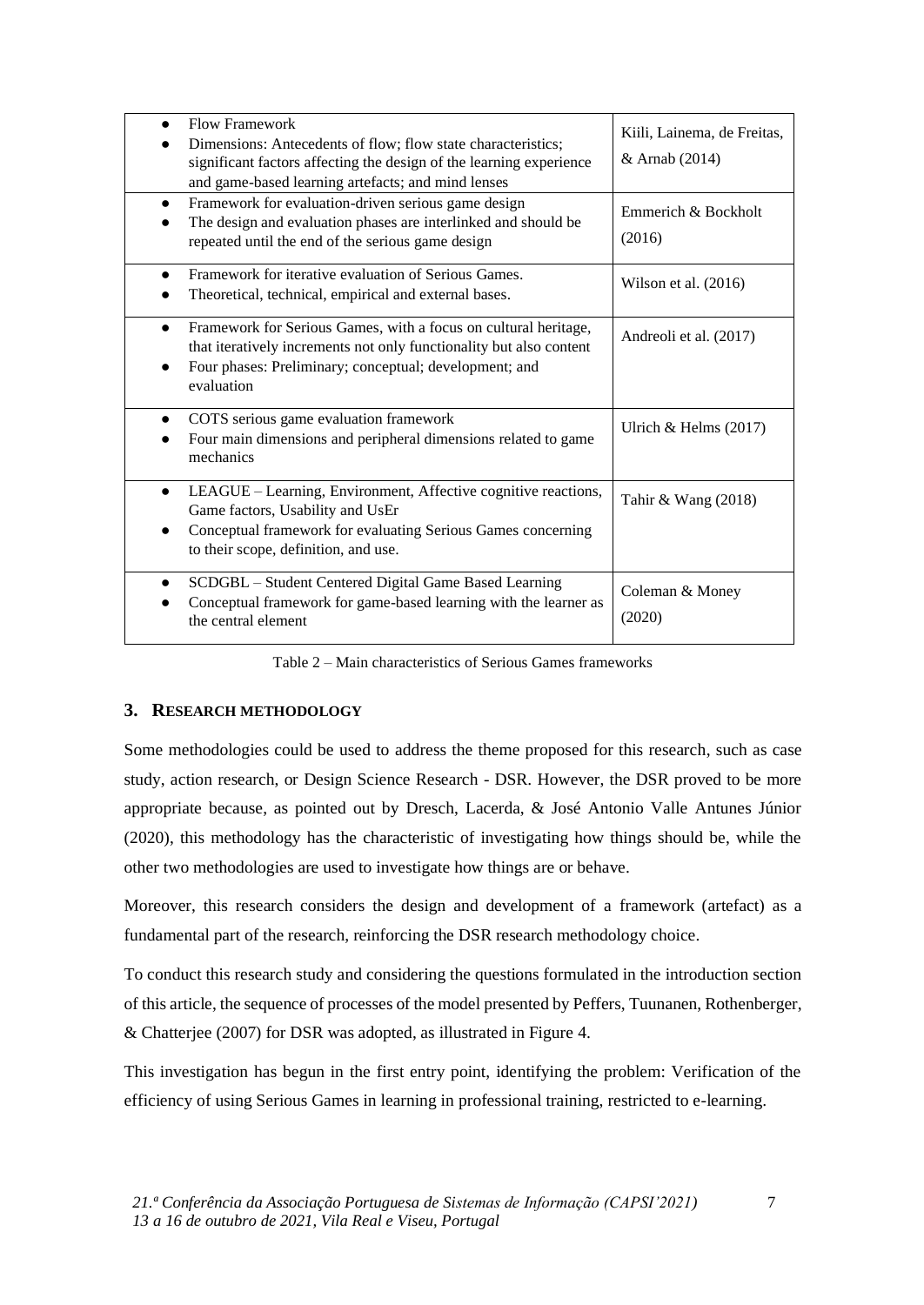

Figure 4 – Process model for the Design Science Research methodology

The first performed activity in this research was a systematic review of the literature on adaptive Serious Games applied to professional training, according to the protocol predicted by Kitchenham (2004), using the same research questions of the ongoing research as review questions. This systematic literature review, conducted in three search cycles, was limited to publications in English and Portuguese and, in the first two search cycles, to review-type publications or those with 20 or more citations, until December 2020.

A refinement of the frameworks' dimensions found in the systematic literature review is being done, as the next step in this research, to define the developing framework dimensions and better attend to its purposes.

#### **4. PROPOSED SOLUTION**

After the systematic literature review, the conclusions related to the three proposed review questions are:

- RQ1: Although there are publications regarding the influence of game elements, as cited by Kapp (2012), research is still needed to determine empirical evidence on these influences, especially regarding the added value of some game elements (Mayer, 2014). It was also noted that a significant influence that games can provide is deep engagement;
- RQ2: Potentially, all game elements could be adaptable, which could ensure greater player engagement and greater possibilities for the application of Serious Games. Adaptation of Serious Games can be achieved by parameterisation by the player to different dynamics during the game and is usually based on psychological models. It can be highlighted that Van Oostendorp, Van der Spek, & Linssen (2014) reported that their Serious Game adaptive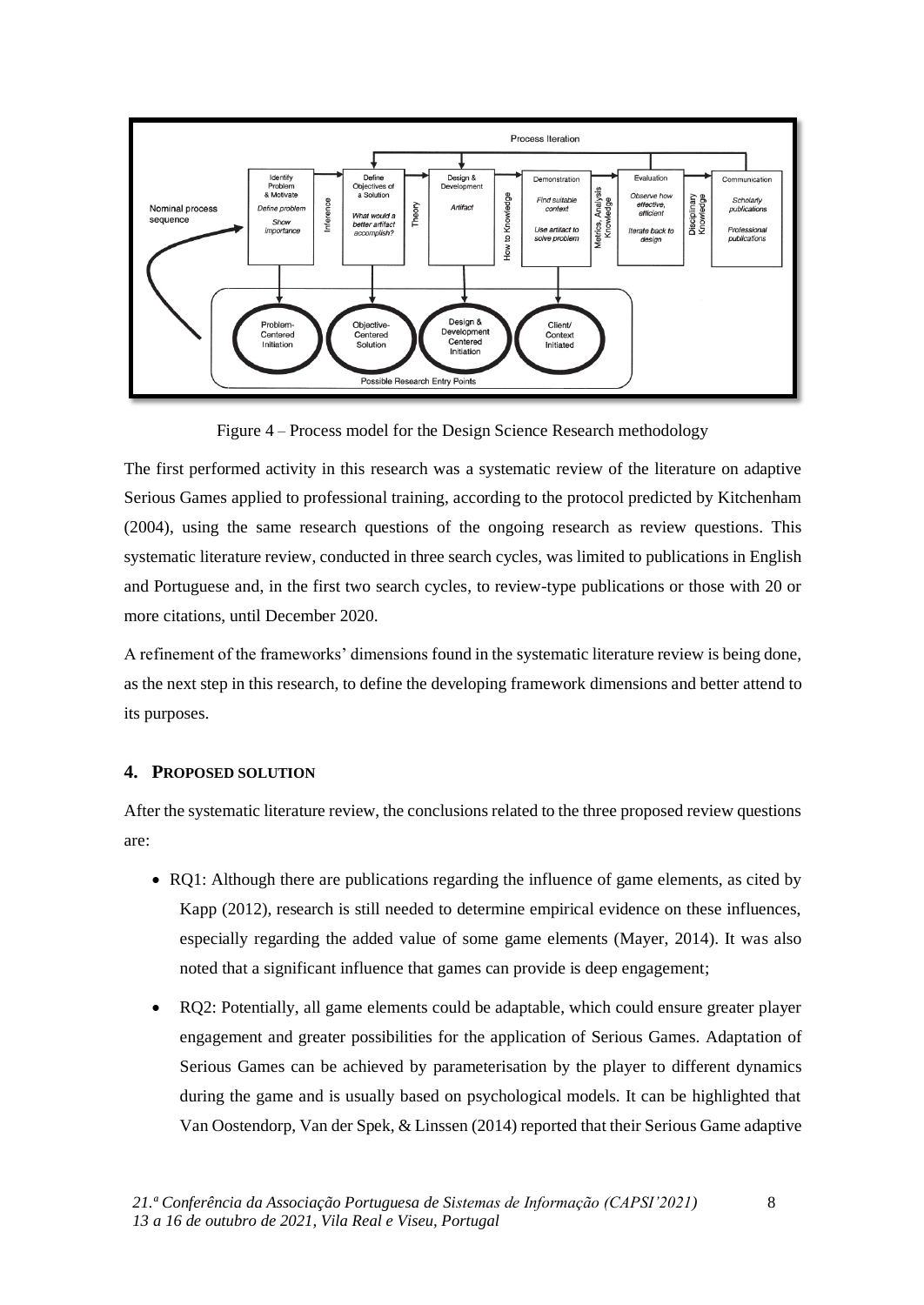had much higher efficiency regarding learning outcomes when compared to the nonadaptive game;

• RQ3: This research has identified models and frameworks for development and evaluation of Serious Games that can classify and organize the elements of a Serious Game. Although they present different parameters and dimensions, they all consider the existence of the domains of learning and games; and seek to relate the mechanics and elements of games to theories of instruction and learning. However, concerning adaptation, only Luo, Yin, Cai, Lees, & Zhou's (2013) Framework predicts adaptation of the Serious Game, based on scenario generation, depending on player performance and the game missions' objectives.

Analyzing these results and wondering how to approach the identified problem in a straight form, there were proposed the following purposes for the framework:

- To include learning outcomes as framework dimensions;
- To group those dimensions in two sets: Learning and game;
- To consider forms of adaptation in those two groups of dimensions;
- To be able to support both development and evaluation of adaptable serious games;
- To improve serious games by comparing the framework's application in the design/ development stage (development team) and evaluation (Serious Game target).

#### **5. FUTURE WORK**

As next steps of this research work, in each phase of DSR, it is intended to:

- Design and development:
	- o Refine the sets of dimensions from the initial framework, investigating the relationship between them and their application options;
- Demonstration:
	- o Apply the framework to evaluate an existing Serious Game;
	- o Apply the framework to a prototype in the development and evaluation of a Serious Game;
- Evaluation:
	- o Use the FEDS framework (Venable, Pries-Heje, & Baskerville, 2016) for DSR artefact evaluation throughout initial development and improvement iterations.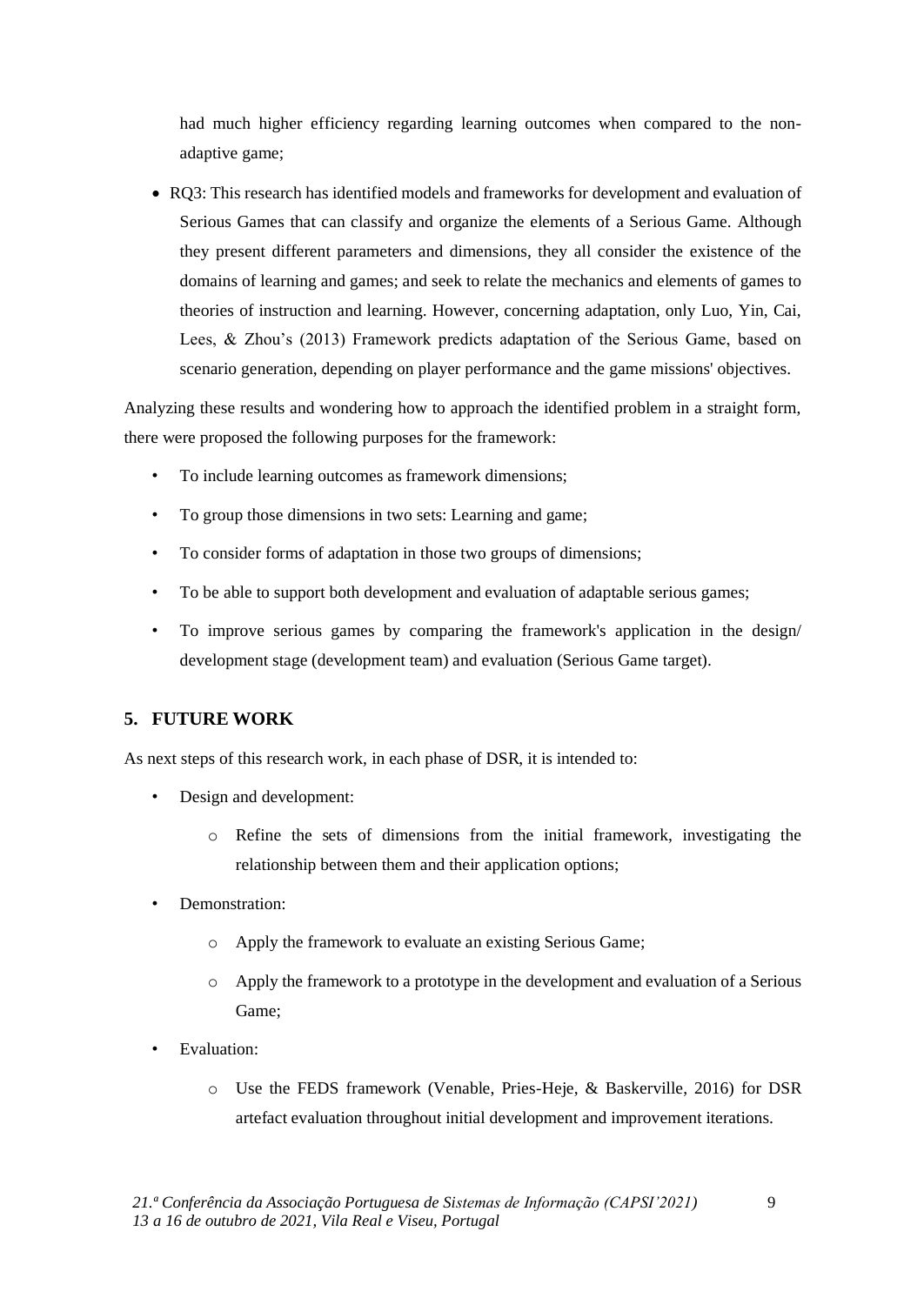- o Iteratively adjust the framework, returning to the design and development phase if necessary;
- Communication:
	- o Write papers to divulge the advances of this research;
	- o Write a PhD Thesis to document this research.

#### **REFERENCES**

- Almeida, P., Pedro, L., Moita, M., Magalhães, R., Santos, A., & Moreira, L. (2011). Serious Games as an onboarding organizational tool for new employees. 6th Iberian Conference on Information Systems and Technologies (CISTI 2011), 1-6. https://ieeexplore.ieee.org/abstract/document/5974334/
- Andreoli, R., Corolla, A., Faggiano, A., Malandrino, D., Pirozzi, D., Ranaldi, M., Santangelo, G., & Scarano, V. (2017). A Framework to Design, Develop, and Evaluate Immersive and Collaborative Serious Games in Cultural Heritage. J. Comput. Cult. Herit., 11(1), 1–22. https://doi.org/10.1145/3064644
- Boller, S., & Kapp, K. (2017). Play to learn. Alexandria, Virginia: ATD Press.
- Boyle, E. A., Connolly, T. M., Hainey, T., & Boyle, J. M. (2012). Engagement in digital entertainment games: A systematic review. Computers in Human Behavior,  $28(3)$ ,  $771-780$
- Boyle, E. A., Hainey, T., Connolly, T. M., Gray, G., Earp, J., Ott, M., Lim, T., Ninaus, M., Ribeiro, C., & Pereira, J. (2016). An update to the systematic literature review of empirical evidence of the impacts and outcomes of computer games and serious games. Computers & Education, 94, 178– 192. https://doi.org/10.1016/j.compedu.2015.11.003
- Calderón, A., & Ruiz, M. (2015). A systematic literature review on serious games evaluation: An application to software project management. Computers & Education, 87, 396–422. https://doi.org/10.1016/j.compedu.2015.07.011
- Coleman, T. E., & Money, A. G. (2020). Student-centred digital game–based learning: a conceptual framework and survey of the state of the art. Higher Education,  $79(3)$ ,  $415-457$ . https://doi.org/10.1007/s10734-019-00417-0
- de Freitas, S., & Jarvis, S. (2006). A framework for developing serious games to meet learner needs. The Interservice/Industry Training, Simulation & Education Conference (I/ITSEC), Orlando, Florida. https://researchrepository.murdoch.edu.au/id/eprint/27662/
- Donovan, L., & Lead, P. (2012). The use of serious games in the corporate sector. A State of the Art Report. Learnovate Centre (December 2012). https://www.learnovatecentre.org/wpcontent/uploads/2013/06/Use of Serious Games in the Corporate Sector PRINT FINA L.pdf
- Dresch, A., Lacerda, D. P., & José Antonio Valle Antunes Júnior (Junico Antunes). (2020). Design Science Research: Método de Pesquisa para Avanço da Ciência e Tecnologia. Bookman Editora. https://play.google.com/store/books/details?id=M63XDwAAQBAJ
- Emmerich, K., & Bockholt, M. (2016). Serious Games Evaluation: Processes, Models, and Concepts. In R. Dörner, S. Göbel, M. Kickmeier-Rust, M. Masuch, & K. Zweig (Eds.), Entertainment Computing and Serious Games: International GI-Dagstuhl Seminar 15283, Dagstuhl Castle, Germany, July 5-10, 2015, Revised Selected Papers (pp. 265–283). Springer International Publishing. https://doi.org/10.1007/978-3-319-46152-6\_11
- Engberg-Pedersen, A. (2017). Technologies of Experience: Harun Farocki's Serious Games and Military Aesthetics. Boundary 2, 44(4), 155–178. https://read.dukeupress.edu/boundary-2/article-abstract/44/4/155/130459
- Ferreira de Almeida, J. L., & dos Santos Machado, L. (2021). Design requirements for educational serious games with focus on player enjoyment. Entertainment Computing, 38. https://doi.org/10.1016/j.entcom.2021.100413
- Greitzer, F. L., Kuchar, O. A., & Huston, K. (2007). Cognitive science implications for enhancing training effectiveness in a serious gaming context. ACM Journal on Educational Resources in Computing, 7(3), 2 – es. https://doi.org/10.1145/1281320.1281322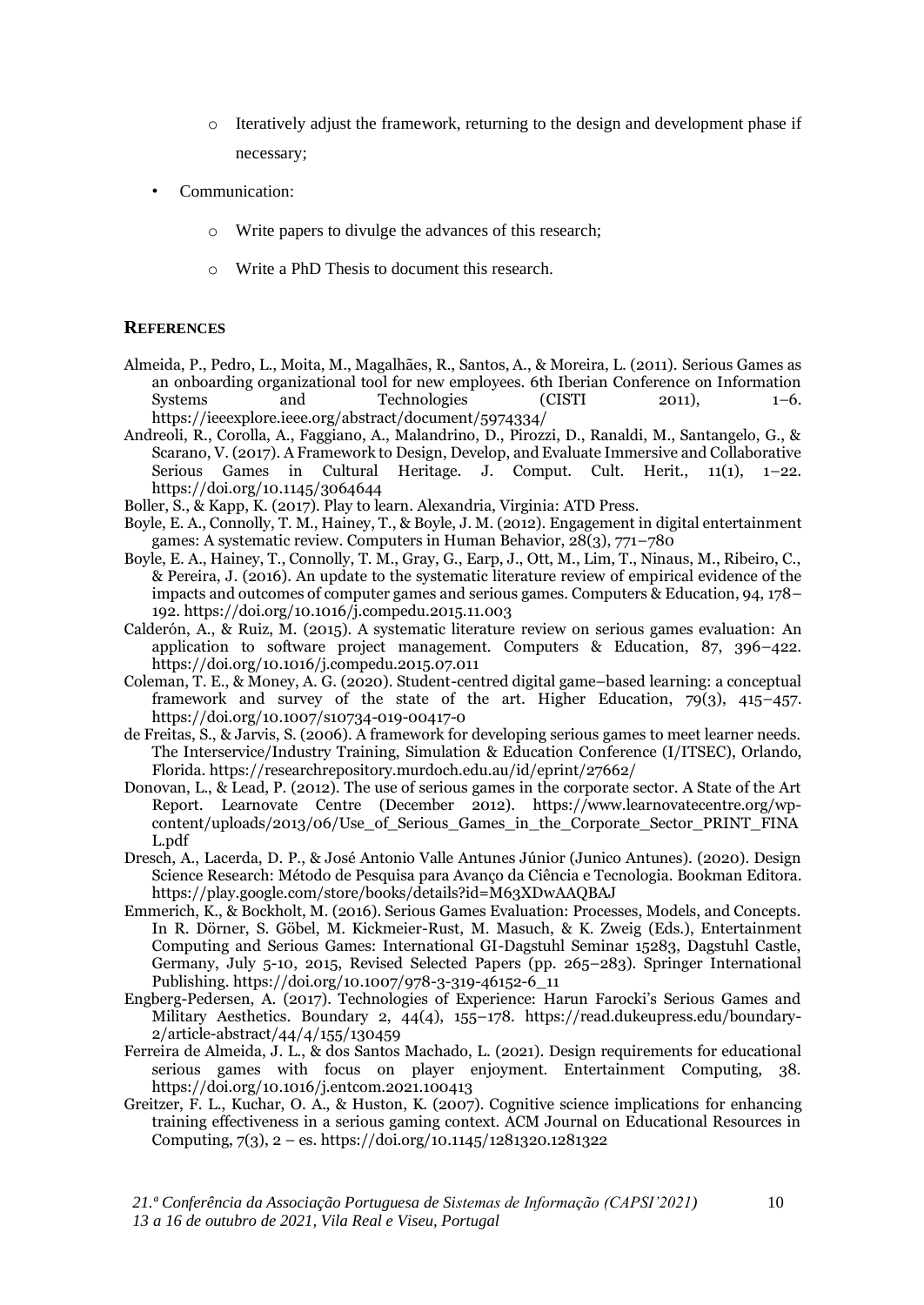- Hays, R. T. (2005). The effectiveness of instructional games: A literature review and discussion. https://apps.dtic.mil/sti/citations/ADA441935
- Huang, W.-H. D., & Tettegah, S. Y. (2014). Cognitive Load and Empathy in Serious Games: A Conceptual Framework. In Gamification for Human Factors Integration: Social, Education, and Psychological Issues (pp. 17–30). IGI Global. https://doi.org/10.4018/978-1-4666-5071- 8.ch002
- Huynh-Kim-Bang, B., Wisdom, J., & Labat, J.-M. (2010). Design patterns in serious games: A blue<br>print for combining fun and learning. Project SE-SG, 1–18. for combining fun and learning. Project  $SE-SG$ ,  $1-18$ . https://seriousgames.lip6.fr/DesignPatterns/designPatternsForSeriousGames.pdf
- Kapp, K. M. (2012). The gamification of learning and instruction: game-based methods and strategies for training and education. John Wiley & Sons. https://www.google.com/books?hl=pt-BR&lr=&id=M2Rb9ZtFxccC&oi=fnd&pg=PR12&dq=%22the+gamification+of+learning+and+

instruction%22+&ots=JxPkZ69JaM&sig=AX0JP5Piy1cb-6DupkLFQ6OtrZk

- Kapp, K. M. (2013). The gamification of learning and instruction fieldbook: Ideas into practice. John Wiley  $\&$  Sons. https://books.google.com/books?hl=pt-BR&lr=&id=cdtnAQAAQBAJ&oi=fnd&pg=PR25&dq=%22The+gamification+of+learning+and +instruction%22&ots=lupdfvnVru&sig=qZYwN6kzW3Mwr1xXJD3oM9dNSss
- Kara, N. (2021). A Systematic Review of the Use of Serious Games in Science Education. Contemporary Educational Technology, 13(2), ep295. https://www.cedtech.net/article/asystematic-review-of-the-use-of-serious-games-in-science-education-9608
- Kiili, K., Lainema, T., de Freitas, S., & Arnab, S. (2014). Flow framework for analyzing the quality of educational games. Entertainment Computing,  $5(4)$ ,  $367-377$ . educational games. Entertainment Computing, 5(4), 367–377. https://doi.org/10.1016/j.entcom.2014.08.002
- Kirkpatrick, D., & Kirkpatrick, J. (2006). Evaluating training programs: The four levels. Berrett-Koehler Publishers. https://books.google.com/books?hl=pt-BR&lr=&id=BJ4QCmvP5rcC&oi=fnd&pg=PR9&dq=%22Evaluating+Training+Programs%22 &ots=Mn-0c9uZ9V&sig=VA3k33POKeyp01B5l5AqPypHbak
- Kitchenham, B. (2004). Procedures for performing systematic reviews. Keele, UK, Keele University,  $33(2004)$ , 1–26.

https://www.elizabete.com.br/rs/Tutorial\_IHC\_2012\_files/Conceitos\_RevisaoSistematica\_ki tchenham\_2004.pdf

- Larson, K. (2020). Serious Games and Gamification in the Corporate Training Environment: a Literature Review. TechTrends, 64(2), 319–328. https://doi.org/10.1007/s11528-019-00446-7
- Lopes, R., & Bidarra, R. (2011). Adaptivity Challenges in Games and Simulations: A Survey. IEEE Transactions on Computational Intelligence in AI and Games, 3(2), 85–99. https://doi.org/10.1109/TCIAIG.2011.2152841
- Luo, L., Yin, H., Cai, W., Lees, M., & Zhou, S. (2013). Interactive scenario generation for missionbased virtual training: Interactive scenario generation. Computer Animation and Virtual Worlds, 24(3-4), 345–354. https://doi.org/10.1002/cav.1525
- Martin, S.M., Casey, J.R and Kane, S. (2021). Serious Games in Personalized Learning New Models for Design and Performance. New York: Routledge.
- Mayer, R. E. (2014). Computer games for learning: An evidence-based approach. MIT Press. https://www.google.com/books?hl=pt-BR&lr=&id=VckIBAAAQBAJ&oi=fnd&pg=PR7&dq=Mayer+2014+game+review&ots=5xIU86 Tf9F&sig=5dQmaQfr4NlEcBWIl8YNHmJgnHc
- Mitgutsch, K., & Alvarado, N. (2012). Purposeful by design? A serious game design assessment framework. Of the International Conference on the https://dl.acm.org/doi/abs/10.1145/2282338.2282364
- O'Brien, H. L., & Toms, E. G. (2008). What is user engagement? A conceptual framework for defining user engagement with technology. Journal of the American Society for Information Science. American Society for Information Science, 59(6), 938–955. https://doi.org/10.1002/asi.20801
- Pabon, L. C. (2016). Training Through Serious Games: The Relationship Between Travel Agent Engagement, Knowledge of Cruise Products and Cruise Sales. https://doi.org/10.25148/etd.FIDC000713
- Peffers, K., Tuunanen, T., Rothenberger, M. A., & Chatterjee, S. (2007). A Design Science Research Methodology for Information Systems Research. Journal of Management Information Systems, 24(3), 45–77. https://doi.org/10.2753/MIS0742-1222240302
- Riedel, J. C., Feng, Y., Hauge, J. M. B., Hansen, P. K., & Tasuya, S. (2015). The adoption and application of serious games in corporate training—The case of manufacturing. 2015 IEEE

*21.ª Conferência da Associação Portuguesa de Sistemas de Informação (CAPSI'2021) 13 a 16 de outubro de 2021, Vila Real e Viseu, Portugal*